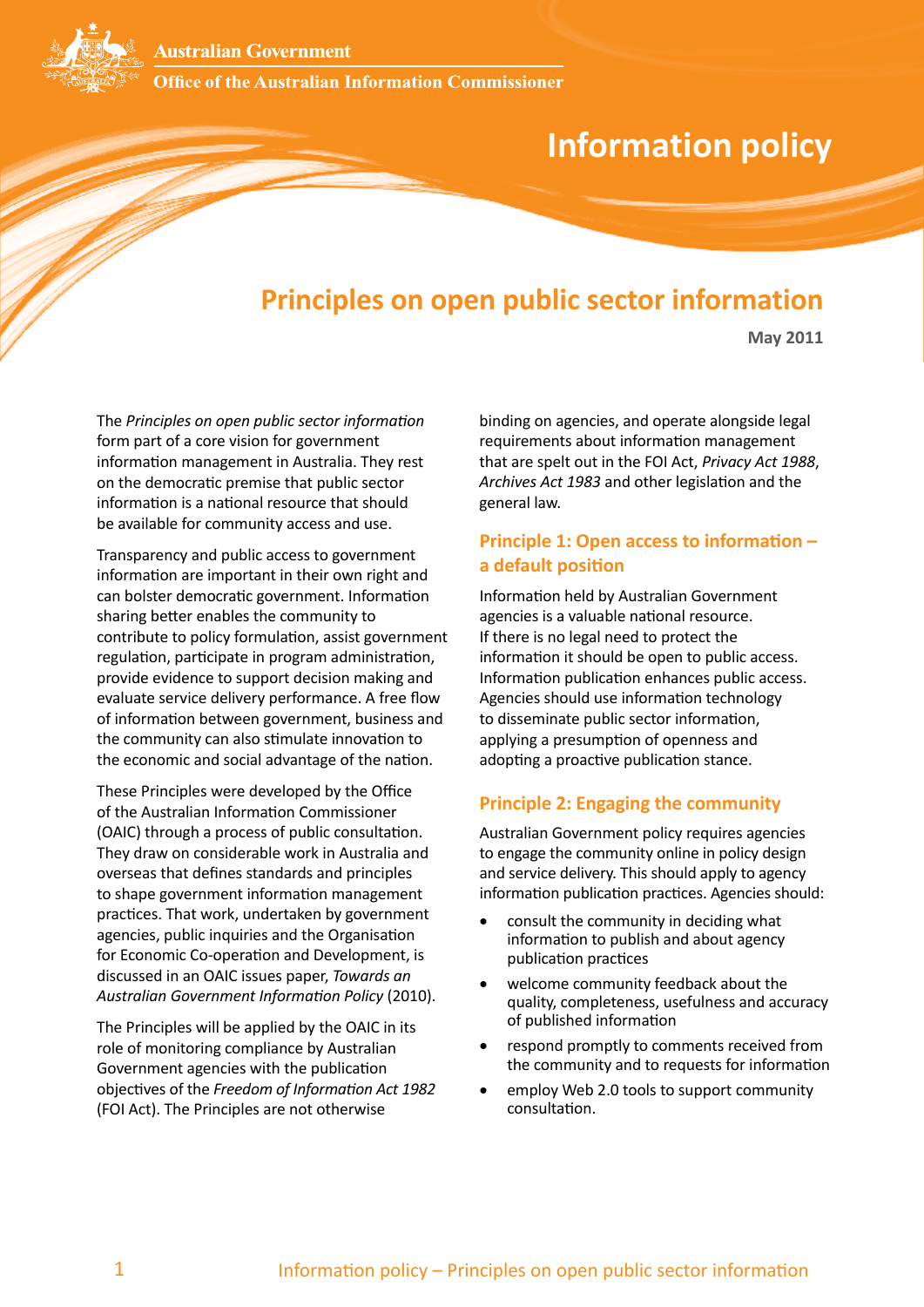# **Principle 3: Effective information governance**

Australian Government agencies should manage information as a core strategic asset. A senior executive 'information champion' or knowledge officer in the agency should be responsible for information management and governance, including:

- providing leadership on agency compliance with the Information Publication Scheme and Disclosure Log
- ensuring agency compliance with legislative and policy requirements on information management and publication
- managing agency information to ensure its integrity, security and accessibility
- instigating strategic planning on information resource management
- ensuring community consultation on agency information policy and publication practices.

The senior officer should be supported by an information governance body that may include people from outside the agency.

# **Principle 4: Robust information asset management**

Effective information management requires agencies to:

- maintain an asset inventory or register of the agency's information
- identify the custodian of each information holding and the responsibilities of that officer
- train staff in information management
- establish clear procedures and lines of authority for decisions on information publication and release
- decide if information should be prepared for publication at the time it is created and the form of publication
- document known limitations on data quality
- identify data that must be managed in accordance with legislative and legal requirements, including requirements relating to data security and protection of personal information, intellectual property, business confidentiality and legal professional privilege
- protect information against inappropriate or unauthorised use, access or disclosure
- preserve information for an appropriate period of time based on sound archival practices.

# **Principle 5: Discoverable and useable information**

The economic and social value of public sector information can be enhanced by publication and information sharing. This requires that information can easily be discovered and used by the community and other stakeholders. To support this objective agencies should:

- publish an up-to-date information asset register
- ensure that information published online is in an open and standards-based format and is machine-readable
- attach high quality metadata to information so that it can be easily located and linked to similar information using web search applications
- publish information in accordance with the *Web Content Accessibility Guidelines* version 2 (WCAG 2.0) endorsed by the Australian Government in November 2009.

# **Principle 6: Clear reuse rights**

The economic and social value of public sector information is enhanced when it is made available for reuse on open licensing terms. The *Guidelines on Licensing Public Sector Information for Australian Government Agencies* require agencies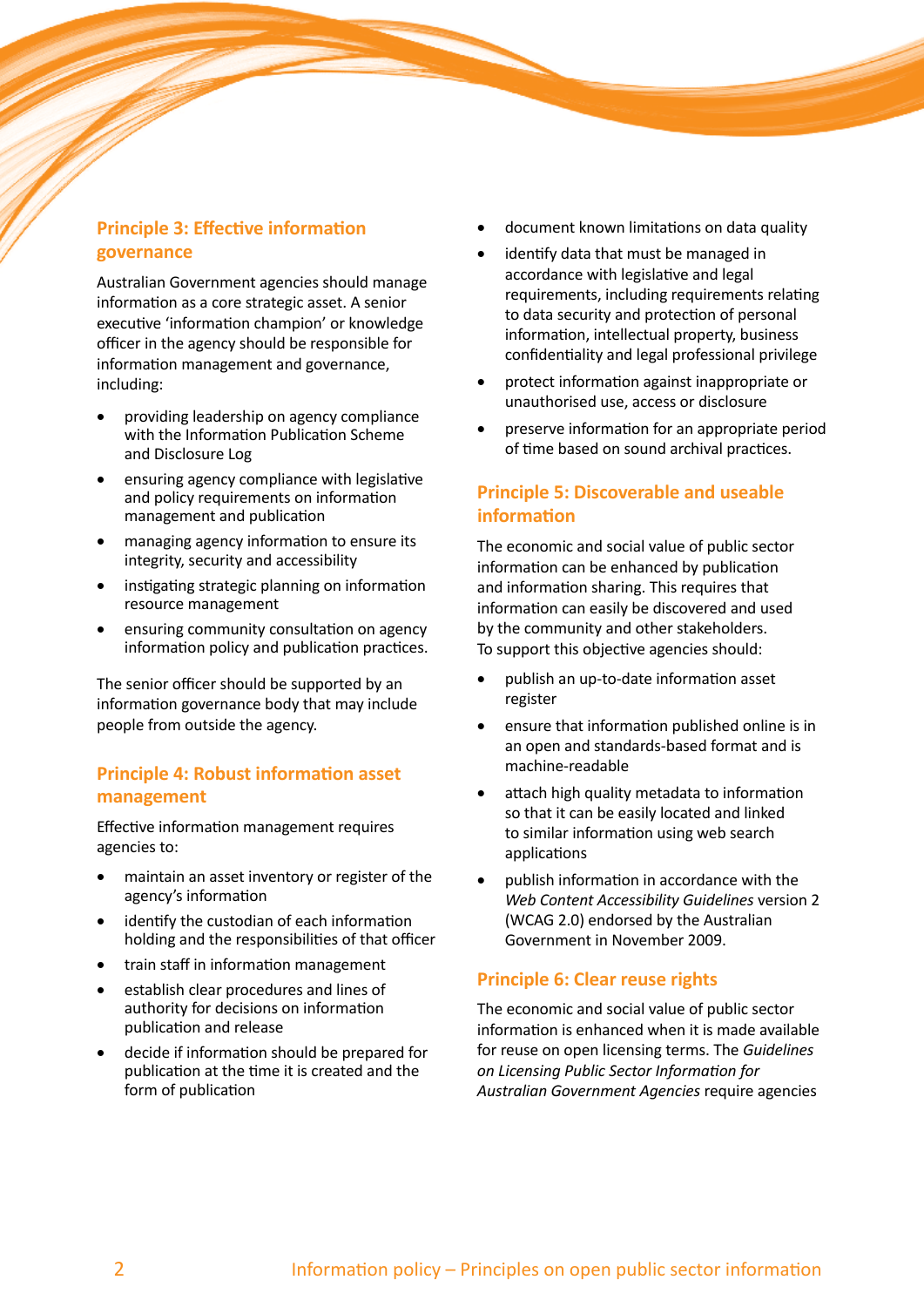to decide licensing conditions when publishing information online. The default condition should be the Creative Commons BY standard, as recommended in the *Intellectual Property Principles for Australian Government Agencies,* that apply to agencies subject to the *Financial and Management Accountability Act 1997*. Additional guidance on selecting an appropriate licence is given in the Australian Government Open Access and Licensing Framework (AUSGOAL).

### **Principle 7: Appropriate charging for access**

The FOI Act requires agencies to facilitate public access to information at the lowest reasonable cost. This principle applies when information is provided upon request or is published by an agency. Other Acts also authorise charges for specific documents or information access.

Agencies can reduce the cost of public access by publishing information online, especially information that is routinely sought by the public. Charges that may be imposed by an agency for providing access should be clearly explained in an agency policy that is published and regularly reviewed.

## **Principle 8: Transparent enquiry and complaints processes**

Agency decision making about information publication should be transparent. This can be supported, within the agency's information governance framework, by an enquiry and complaints procedure for the public to raise issues about agency publication and access decisions. The procedure should be published, explain how enquiries and complaints will be handled, set timeframes for responding, identify possible remedies and complaint outcomes, and require that written reasons be provided in complaint resolution.

The information provided in this document is of a general nature. It is not a substitute for legal advice.